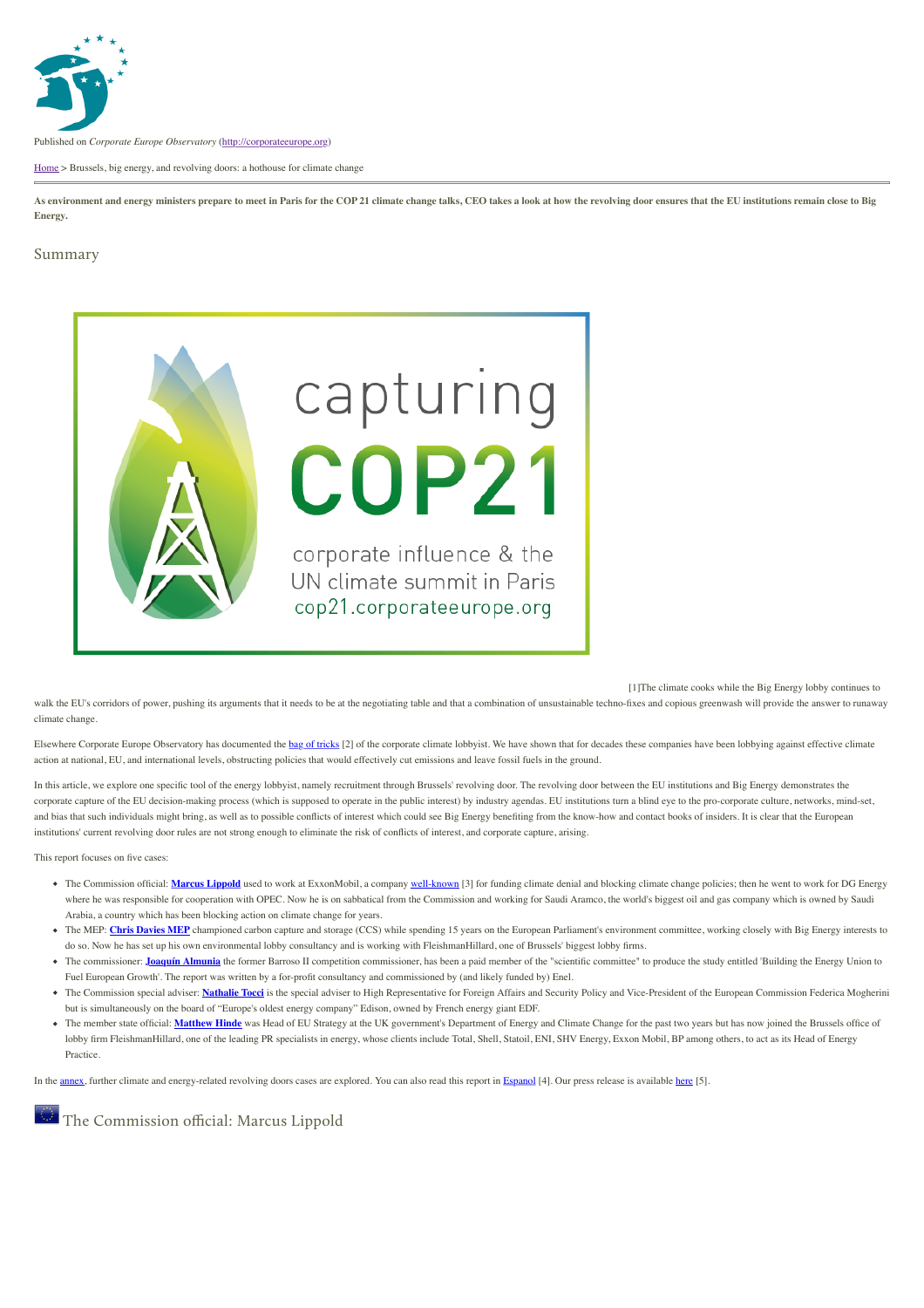

In a shocking revolving doors case, DG Energy official Marcus Lippold is currently enjoying an officially-authorised sabbatical with Saudi Aramco, the [world's biggest oil and gas company](http://www.forbes.com/sites/christopherhelman/2015/03/19/the-worlds-biggest-oil-and-gas-companies/) [6]. Sau [7] is the state-owned oil company of Saudi Arabia with interests in petroleum and chemicals. Saudi Arabia has a [destructive track-record at UN climate talks](http://www.dw.com/en/led-by-saudi-arabia-persian-gulf-oil-countries-resist-tough-climate-agreement/a-18691721) [8], currently arguing to water-down an agreement at the climate talks in Paris in December 2015. The company says that it maintains the world's largest spare crude oil production capacity, equating to one in every eight barrels produced. Lippold is currently responsible for Aramco's regional corporate planning and policy in Europe and Russia, since he joined in April 2015.

It is highly likely that Lippold, while wearing his DG Energy hat, would have come into contact with Aramco. After all, he had been responsible for the coordination of bilateral oil dialogues and cooperation with OPEC and he had a "special focus on energy dialogue" with the OPEC Secretariat: Gulf Cooperation Council, International Energy Forum, Saudi Arabia. Prior to this role, he was in the Commission as [senior energy economist working on several directives \(the emissions' trading scheme's cap and trade, renewable energy directive, fuels quality directive, energy taxation directive etc\), according to his LinkedIn](https://www.linkedin.com/profile/view?id=3213901&authType=NAME_SEARCH&authToken=4DS5&locale=en_US&srchid=1422924141439910037149&srchindex=1&srchtotal=4&trk=vsrp_people_res_name&trkInfo=VSRPsearchId:1422924141439910037149,VSRPtargetId:3213901,VSRPcmpt:primary,VSRPnm:true,authType:NAME_SEARCH) profile [9].

Aramco's **board** [10] comprises figures from the Saudi regime as well as Sir Mark Moody-Stuart, former chairman of Shell; Peter Woicke, former Managing Director of the World Bank; and Andrew Gould, chairman of the BG Group plc. Aramco is not in the [EU lobby register](http://ec.europa.eu/transparencyregister/public/homePage.do?redir=false&locale=en) [11]. (You can read CEO's exposé of EU lobby firms who act for repressive regimes, including some members of the Gulf Cooperation Council, [here](http://corporateeurope.org/sites/default/files/201500303_spindoctors_lr.pdf) [12].) In October 2015, Saudi Aramco joined with other Big Energy corporations to [call](http://www.oilandgasclimateinitiative.com/news/oil-and-gas-ceos-jointly-declare-action-on-climate-change/) [13] for "an effective climate change agreement at COP21". However, a look behind the rhetoric shows that in fact it represents a self-interested call for more emphasis on gas and projects on carbon capture and storage.

The Commission was apparently happy to authorise this sabbatical, so long as Lippold abides by "certain limited conditions", although it wouldn't tell us what these were. This reflects a totally blasé approach to possible conflicts of interest. Lippold's [Commission authorisation](http://www.asktheeu.org/en/request/2252/response/7957/attach/2/Lippold.pdf) [14] for this post runs until the end of March 2016, which is safely after the COP21 UN climate negotiations to be held in Paris in December 2015.

In fact, this is Lippold's second sabbatical from the Commission. Before he joined Aramco, in August 2013 he became Vice President for business strategy and corporate affairs (responsible for the group upstream/ midstream/ downstream strategic projects and the management of governmental and international institutional relations) at [MOL](http://molgroup.info/en/about-mol-group/company-overview) [G](http://molgroup.info/en/about-mol-group/company-overview)roup. MOL [15]G [15[\]roup](http://molgroup.info/en/about-mol-group/company-overview) [15] describes itself as a leading oil and gas corporation based in central and eastern Europe. It says it has operations in over 40 countries and it is **owned** [16] by a variety of interests: the Hungarian state, ING bank, CEZ (the Czech electricity group) and OmanOil all have shareholdings.

MOL is in the [EU lobby register](http://lobbyfacts.eu/representative/910386008c8744aab1bcec24bca3aa22) [17] and it says it is active in "all files related to energy, climate, environment, taxation, transport, competition, company law". It records six full-time lobbyists and a 2013 lobby expenditure of €300,000-€399,999. According to [intergritywatch.eu](http://www.integritywatch.eu/) [18], in May 2015 MOL group met with Bernd Biervert (the Deputy Head of cabinet of Maroš Šefčovič, the commissioner responsible for the Energy Union) to present the company's activities in Central and Eastern Europe.

MOL group is a member of major energy industry lobby groups who are active at the EU level: FuelsEurope, the International Association of Oil & Gas Producers (IOGP), the European Chemical Industry Council (CEFIC), the European Petroleum Refiners Association, and the European Round Table of industrialists. MOL is also a [client](http://lobbyfacts.eu/representative/6c1a176e05f34451a49039edb473e1d1) [19] of the lobby consultancy firm FIPRA.

Lippold will have had contact with MOL group during his time at the Commission. In 2011, he moderated a speakers' panel at the [European Fuels Conference](http://www.obsa.org/Lists/Eventos/Attachments/232/European_Fuels_Conference_EN.pdf) [20] which included a speaker from MOL. And now [we know that Lippold has had contact with the Commission on behalf of MOL since he went on sabbatical, in correspondence that should be defined as 'lobbying'. In December 2013, Lippold wrote to an official](http://corporateeurope.org/sites/default/files/poland_mol.pdf) in DG Energy [21] about the implementation of the [oil stocks directive](https://ec.europa.eu/energy/en/topics/imports-and-secure-supplies/eu-oil-stocks) [22] (which places requirements on member states to maintain a certain level of oil reserves) in Poland. The official replies that "the Commission does not assess and discuss national draft legislations". However, once the Polish authorities finalise the legislation, the Commission will carry out a "conformity check" and the official says that it will "keep your remarks in mind".

In June 2014, Lippold, again on behalf of MOL, [wrote again to DG Energy](http://corporateeurope.org/sites/default/files/romania_mol.pdf) [23], this time to a head of unit, regarding the implementation of the same directive in Romania. It contains criticism of the Romanian government's implementation of the directive and the "large financial burdens for fuel suppliers" which have apparently resulted. Lippold sets out MOL's position at length and then asks for the Commission's understanding of how the directive should be implemented (delegated) at the national level, which is duly provided.

In January 2014, [new revolving door rules for EU officials](http://eur-lex.europa.eu/LexUriServ/LexUriServ.do?uri=CONSLEG:1962R0031:20140101:EN:PDF) [24] came into force. For the first time, those on sabbatical were forbidden from "engaging in an occupational activity, whether gainful or not, which involves lobbying or advocacy vis-à-vis his institution and which could lead to the existence or possibility of a conflict with the legitimate interests of the institution" [\(see article 40](http://eur-lex.europa.eu/LexUriServ/LexUriServ.do?uri=CONSLEG:1962R0031:20140101:EN:PDF) [24]). And yet, Lippold, on sabbatical, has apparently been able to lobby former DG on behalf of private (MOL) interests. Either way, the Commission's willingness to authorise this sabbatical, albeit under "certain limited conditions", indicates how blinkered its approach to conflicts of interest and corporate capture really is.

In December 2013, MOL launched a case against the Croatian government at the international arbitration court, the International Centre for Settlement of Investment Disputes (ICSID). Even though he only ioined MOL in August 2013, it seems inconceivable that Lippold in his role as Vice President for business strategy and corporate affairs (which included the management of governmental and international institutional relations), did not play some part in this process. So Lippold, who can return to DG Energy at any point from his sabbatical, has been working for a corporation which has sued an EU member state government!

Lippold's sabbatical placements with Saudi Aramco and MOL group are part of his career pattern. Before he joined the Commission in 2008, he had had a long employment history with ExxonMobil which he has documented on his [L](https://www.linkedin.com/profile/view?id=3213901&authType=NAME_SEARCH&authToken=4DS5&locale=en_US&srchid=1422924141439910037149&srchindex=1&srchtotal=4&trk=vsrp_people_res_name&trkInfo=VSRPsearchId:1422924141439910037149,VSRPtargetId:3213901,VSRPcmpt:primary,VSRPnm:true,authType:NAME_SEARCH) [9[\]inked](https://www.linkedin.com/profile/view?id=3213901&authType=NAME_SEARCH&authToken=4DS5&locale=en_US&srchid=1422924141439910037149&srchindex=1&srchtotal=4&trk=vsrp_people_res_name&trkInfo=VSRPsearchId:1422924141439910037149,VSRPtargetId:3213901,VSRPcmpt:primary,VSRPnm:true,authType:NAME_SEARCH) [9][ [9[\]n \[](https://www.linkedin.com/profile/view?id=3213901&authType=NAME_SEARCH&authToken=4DS5&locale=en_US&srchid=1422924141439910037149&srchindex=1&srchtotal=4&trk=vsrp_people_res_name&trkInfo=VSRPsearchId:1422924141439910037149,VSRPtargetId:3213901,VSRPcmpt:primary,VSRPnm:true,authType:NAME_SEARCH)9][profile](https://www.linkedin.com/profile/view?id=3213901&authType=NAME_SEARCH&authToken=4DS5&locale=en_US&srchid=1422924141439910037149&srchindex=1&srchtotal=4&trk=vsrp_people_res_name&trkInfo=VSRPsearchId:1422924141439910037149,VSRPtargetId:3213901,VSRPcmpt:primary,VSRPnm:true,authType:NAME_SEARCH) [9] and which we have previously assessed on [RevolvingDoorWatch](http://corporateeurope.org/revolvingdoorwatch/cases/marcus-lippold) [25]. ExxonMobil's [climate track record](http://www.newyorker.com/news/daily-comment/what-exxon-knew-about-climate-change) [3] is appalling, considering its consistent attacks on climate science, its funding of climate denial (despite it's own scientists warning of risks of climate change since 1970s) and its lobbying to block effective action.

In our view, the Commission has taken a totally irresponsible approach to the risk of conflicts of interest during Lippold's coming and goings through the revolving door. When Lippold first joined the Commission from ExxonMobil in 2008, it felt that his experience in the oil industry was "an asset for DG ENER". This is remarkable, as was the authorisation of his subsequent sabbaticals. The fact that a Commission official working on energy policy can leave one day and then start to work for a major EU energy company the next day beggars belief. That he can then go to work for the biggest oil company in the world, while maintaining a 'right to return' to the Commission shows how far the EU executive will go to accommodate the demands of Big Energy.

Lippold did not respond to efforts to contact him via Saudi Aramco. You can read the profiles of Lippold on RevolvingDoorWatch [here](http://corporateeurope.org/revolvingdoorwatch/cases/marcus-lippold) [25] and [here](http://corporateeurope.org/revolvingdoorwatch/cases/marcus-lippold-0) [26].

[Read about other Commission officials in the annex.](http://corporateeurope.org/print/2171#other_commission_officials)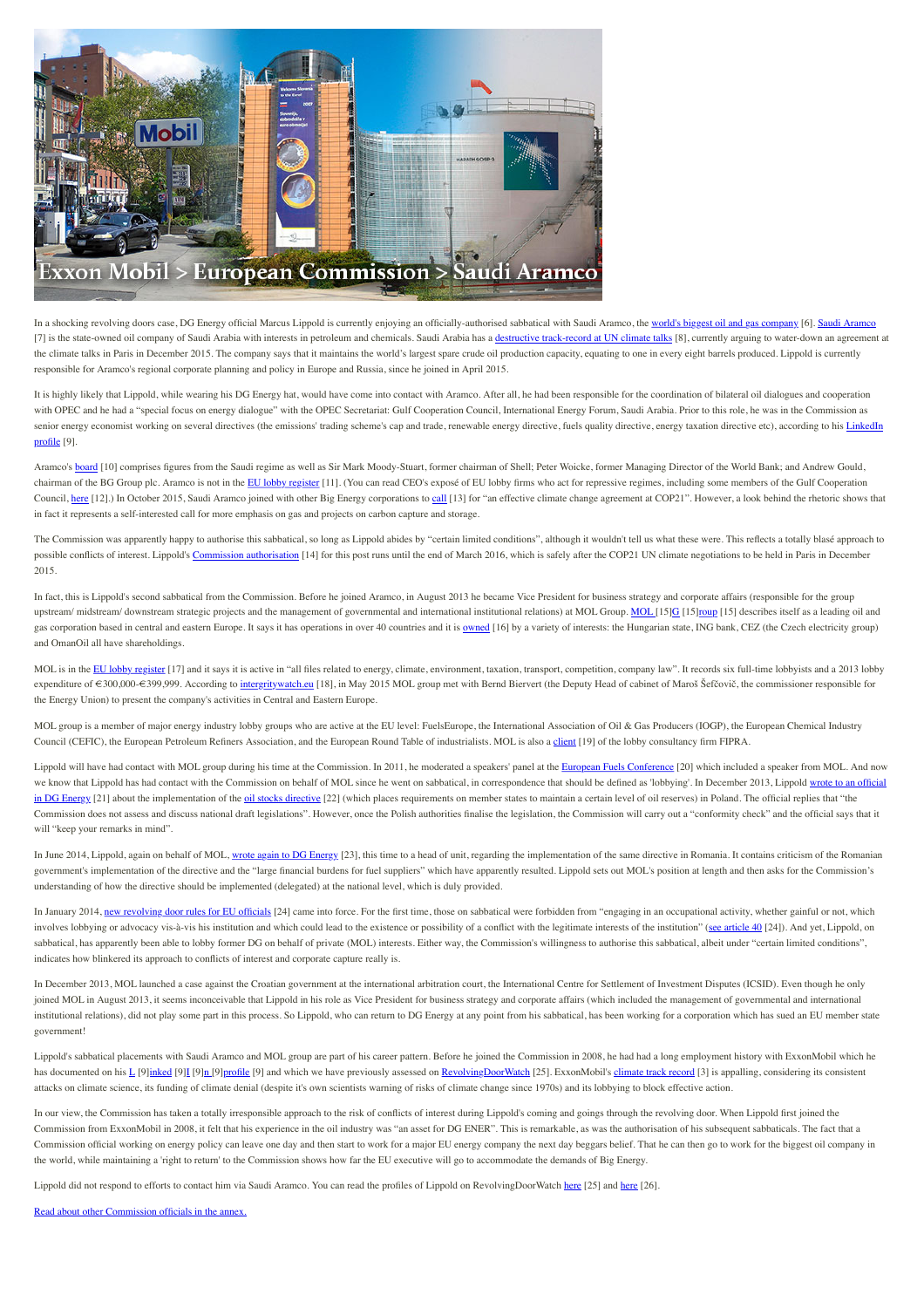



**Chris Davies** was a prominent Liberal Democrat MEP until he lost his seat in the 2014 European elections. He was a member of the committee on Environment, Public Health and Consumer Policy (ENVI) for the full 15 years of his career as an MEP. The ENVI committee is influential in the development of all EU environmental regulations; it is where reports are drafted, amendments made, text changed, and compromises made.

Davies is an ardent supporter of action to tackle climate change. He is also widely known as a strong advocate of carbon capture and storage (CCS), an experimental technology that seeks to bury the carbon [dioxide produced from the fossil fuels used in electricity generation and industrial processes. CCS attracts the support of many major energy companies, as a look at the membership list of the Carbon Capture](http://www.ccsassociation.org/about-us/our-members/) and Storage Association [27] indicates: BP, Chevron, E.on, Engie, Shell and Statoil. Another pro-CCS lobby group, the [Zero Emissions Platform \(ZEP\)](http://www.zeroemissionsplatform.eu/) [28], reflects a similar corporate membership. Industry has been especially keen to attract public funding for CCS technology. However, the technology is controversial with many who point out that it is risky, expensive and could lead to further fossil fuel use and dependency. Even its [proponents](http://www.zeroemissionsplatform.eu/faq.html#answer1) [29] admit the technology won't be commercially viable before 2030, even with massive injections of public funding so, at a time when serious action to stop runaway climate change is needed within 10 years, CCS only offers to lock in more fossil fuel use and divert funding away from sorely needed investments in renewables and other real solutions.

Davies was the ENVI rapporteur for the CCS Directive in 2008, and according to his [Liberal Democrat profile](http://libdemmeps.com/?page_id=9) [30], he "played a key role in introducing the principal funding mechanism used to support development of CCS demonstration projects". Since then, millions of euros of public EU funds have been channelled into CCS, including into the [Ciuden CCS project](http://ccsnetwork.eu/projects/compostilla-oxy-cfb-300) [31] in Spain. This project was backed by [Endesa, Spain's largest electricity company, which is owned by the Italian energy giant Enel. Yet this project has now been cancelled; the initial work was completed but it will not "proceed to full-scale](http://ccsnetwork.eu/projects/compostilla-oxy-cfb-300) demonstration [31]".

A [2010 report](http://corporateeurope.org/sites/default/files/sites/default/files/files/article/ccs.lobbying.pdf) [32] by Corporate Europe Observatory (CEO) and Spinwatch on the battle to fund CCS exposes the corporate support for Davies' pro-CCS activities. The report showed that Shell, BP, Zero Emissions Platform, Climate Change Capital, Eurelectric and Alstom acted as Davies' advisers on CCS; he strategised with them and even co-drafted amendments with them. In the end, Davies told the European Commission that if they didn't agree to his proposals around public subsidies for CCS demonstration projects, he would block all progress on the dossier, telling fellow MEPs that he was "blackmailing" the Commission.

His 2012 report on the [Roadmap for moving to a competitive low carbon economy in 2050](http://www.europarl.europa.eu/sides/getDoc.do?pubRef=-//EP//TEXT+REPORT+A7-2012-0033+0+DOC+XML+V0//EN&language=en) [33] also banged the drum for CCS. It criticised the procedural delays and financial shortfalls for new CCS projects, as well as the "lack of commitment on the part of certain Member States" and called upon the Commission to publish a CCS action plan.

In 2013-14, he was rapporteur on a further report on [developing and applying carbon capture and \[](http://www.europarl.europa.eu/sides/getDoc.do?pubRef=-//EP//TEXT+REPORT+A7-2013-0430+0+DOC+XML+V0//EN&language=en)34[\]storage technology in Europe](http://www.europarl.europa.eu/sides/getDoc.do?pubRef=-//EP//TEXT+REPORT+A7-2013-0430+0+DOC+XML+V0//EN&language=en) [34] which called on the Commission to create an EU industrial innovation investment fund to support the CCS flagship projects, and suggested that this could be financed from the sale of allowances from the EU's controversial emission trading scheme, a core CCS industry demand.

Now the former MEP has set up his own political and environmental consultancy. According to information on the EU lobby register for [Chris Davies Ltd](http://ec.europa.eu/transparencyregister/public/consultation/displaylobbyist.do?id=881015115113-40) [35], his consultancy works on "Energy and climate policy, including carbon capture and storage (CCS); environment and sustainability policy, including circular economy issues. Fisheries policy".

Davies lists three clients (FleishmanHillard, Lexmark International, European Climate [F](http://lobbyfacts.eu/representative/e3f1aa49fd804c4ca02273558aa5553b)oundation), each of whom provide the consultancy with €10,000-€24,999 lobby revenue in the present year. F [36][leishmanHillard](http://lobbyfacts.eu/representative/e3f1aa49fd804c4ca02273558aa5553b) [36] is one of Brussels' biggest lobby firms and its energy-related clients include Total, Shell, Statoil, ENI, SHV Energy, Exxon Mobil, BP. FleishmanHillard does not provide a list of the EU legislative dossiers that it work on for clients (as required by the lobby register rules) although it does make clear that it works in the area of environment and energy policy. It spends over six million euros a year on lobbying activities and lists over 45 European parliament pass-holders. With such a rollcall of energy companies on its client list, it is not hard to imagine why FleishmanHillard considers Davies to be an asset.

The [lobby register entry](http://lobbyfacts.eu/representative/4e0cfd40829340e4a23172fb13dbd558) [37] of Lexmark International (the printing and IT company) shows that its interest are in "Waste legislation, Circular economy, Copyright, Energy efficiency, Anti-counterfeiting and clones, Data Protection, Cyber Security, Cloud, Standards and eHealth". It spent €300,000-€399,999 on lobbying in 2014. Davies' third client is the not-for-profit European Climate Foundation.

[In response to questions from Corporate Europe Observatory, Davies told us that he had done "absolutely no work on CCS for Fleishman Hillard" and his only payment from his knowledge of CCS was for an](http://www.globalccsinstitute.com/insights/authors/Chris%20Davies/2015/05/14/getting-real-about-carbon-capture-and-storage) article [38] written for the Global Carbon Capture and Storage Institute earlier in 2015. But after 15 years of being a key figure on the ENVI committee, public relations firms and industry are likely to be interested in hiring Davies not just on CCS but also on a wider range of other issues, also relating to climate, energy and environment.

Davies told CEO that he complies with the requirements of the EU's lobby register. This illustrates one of a range of flaws with the EU's lobby disclosure rules: there is no requirement to provide precise information about specific lobbying work for clients. Furthermore, there are [next to no revolving door requirements on former MEPs](http://www.europarl.europa.eu/pdf/meps/201305_Code_of_conduct_EN.pdf) [39]; they are free to set up lobby consultancies as soon as they leave office, despite the obvious risk that this could lead to private interests gaining substantial benefit from an ex-MEP's time in public office.

Davies' replies can be read [here](http://corporateeurope.org/revolvingdoorwatch/cases/chris-davies) [40] and his full RevolvingDoorWatch profile is available here [41].

[Read about other MEPs in the annex.](http://corporateeurope.org/print/2171#otherMEPs)



**The Commissioner: Joaquín Almunia**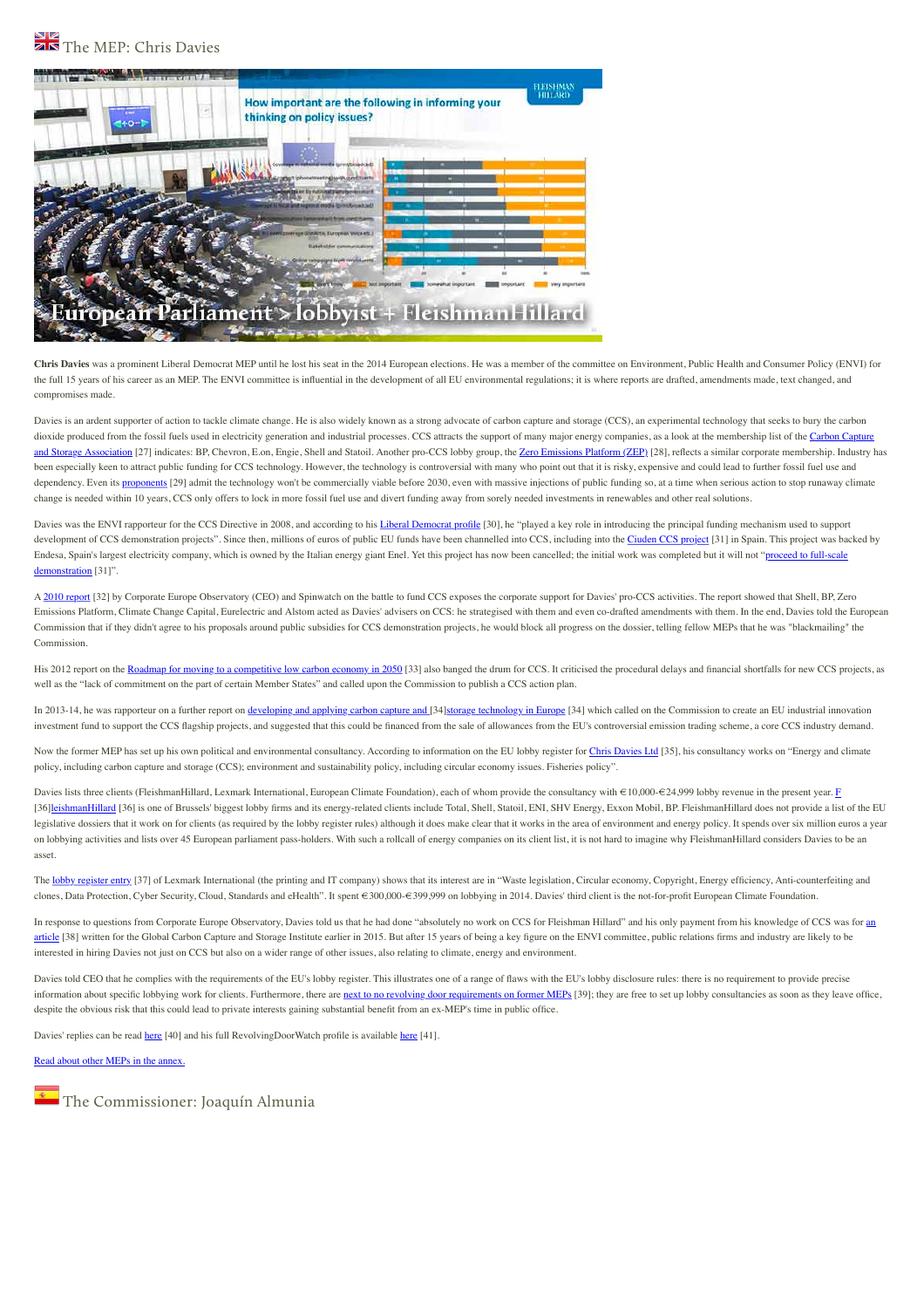## **1/3 DEPARTING BARROSO II COMMISSIONERS HAVE TAKEN** A CORPORATE ROLE OR ROLE WITH CORPORATE LINKS



Commissioners, at the top of the influence tree in Brussels, must abide by a (weak) [code of conduct](http://ec.europa.eu/archives/commission_2010-2014/pdf/code_conduct_en.pdf) [42], and for the 18 months after they have left office, they must apply to the Commission for authorisation for any new "professional activities". (You can read our recent report on the revolving door moves of the Barroso II Commission [here](http://corporateeurope.org/revolving-doors/2015/10/revolving-doors-spin-again) [43]).

Among the 13 roles for which ex-Competition Commissioner **Joaquín Almunia** [has received Commission authorisation is as a paid member of the scientific committee to produce the study "Building the Energy](http://www.ambrosetti.eu/wp-content/uploads/Building-the-European-Energy-Union_Full-Report_ENG1.pdf) Union to Fuel European Growth [44]" by the European House-Ambrosetti. The latter is a for-profit [consultancy](http://www.ambrosetti.eu/en/about-us/who-we-are) [45] based in Italy and its [board](http://www.observatoryoneurope.eu/Home/AdvisoryBoard) [46] includes senior staff from Enel, ING bank, JP Morgan and others. In fact the Energy Union study was "requested" by (and is presumably funded by) [Enel](https://www.enel.com/en-GB/) [47], the major Italian multinational operating in the power and gas markets. Enel has its logo on the study and shares the copyright; the advisory board for the study included several Enel staff including Francesco Starace, the Chief Executive, and Simone Mori, Head of European affairs, plus three other staffers. Commissioning third parties to undertake research and policy work in an area where they wish to boost their strategic influence is a common way for corporations to promote their agenda.

Overall, the focus of the report is on energy for competitiveness, which is very much the line of heavy industry lobbies including the chemicals lobby and BusinessEurope (where Enel is a [partner](http://www.businesseurope.eu/content/default.asp?PageID=604) [48]) who argue that cheap fossil fuel energy is needed to keep their members in business and stop companies from moving their production abroad to countries with less ambitious climate measures (so called carbon leakage)

Almunia's own preface to the [report](http://www.ambrosetti.eu/wp-content/uploads/Building-the-European-Energy-Union_Full-Report_ENG1.pdf) [44] talks about how to improve competitiveness. He says: "We need to achieve the single market for electricity and gas, through interconnections, common regulations and adequate incentives for investors." Yet this implies that we need to build new infrastructure for fossil fuels which lock us into long-term use, while "incentives for investors" means public money to "leverage" ie subsidise dirty energy / infrastructure companies to help achieve this. In fact we should be moving away from such fuels and into community-owned renewables and energy-efficient buildings instead.

While the report supports the move to decarbonisation of the EU's energy system by 2050 (an oft-stated EU goal which has not been followed up by meaningful policies), its policy recommendations appear to be more in tune with Enel's interests: a single market for energy (which would make it easier for big energy companies to operate across borders), and a stronger emissions trading scheme. Enel is especially keen on the latter as it will make natural gas more competitive with coal, and Enel is heavily investing in gas. The report also promotes the myth that there can be clean fossil fuel generation and talks up the "opportunity" of shale gas.

Others on the board for the study included [Jean-Arnold Vinois](https://www.linkedin.com/pub/jean-arnold-vinois/38/753/15a) [49], a former director of the internal energy market unit at DG Energy (2011-12) who then went on to be special adviser to then energy commissioner Günther Oettinger (2013-14).

The Energy Union is one of the main priorities of Juncker's Commission. While Vice President Maroš Šefčovič leads, Cañete and several other commissioners are also active on this agenda. It is clear from published [lists of meetings](http://www.integritywatch.eu/) [18] and [CEO's recent analysis](http://corporateeurope.org/environment/2015/11/cooking-planet) [50] that the Energy Union is attracting a huge number of meetings from industry lobbyists. Not surprisingly, they wish to shape the policy to their own ends, including in the area of the liberalisation of the EU's energy market, something that Enel and other energy utilities are hugely interested in.

Enel is a [major EU lobbyist](http://lobbyfacts.eu/representative/9aef532a4ecd4f0b80dd1f3584230bad) [51] spending over €2,000,000 in 2014. Since December 2014, Enel has met top officials in the Commission at least six times (according to [IntegrityWatch](http://www.integritywatch.eu/) [18]), including a meeting with Vice-President Maroš Šefčovič who is responsible for the EU's Energy union. *The Guardian* [recently reported](http://www.theguardian.com/environment/2015/oct/22/former-foes-greenpeace-and-energy-giant-enel-stand-together-in-low-carbon-push) [52] Enel's promise that, while coal currently generates 29 per cent of the electricity it supplies, the company would not build any new coal plants, saying they are "basically technologically obsolete". However, [InfluenceMap](http://influencemap.org/index.html) [53], an online tool which rates a company's climate lobbying record says [Enel](http://influencemap.org/company/Enel-e3acfc23c1f0dfd05759e00c3fa35175) [54]'s "support for, and engagement with, climate legislation appears inconsistent, and at times contradictory. They appear to have an ambiguous position on energy efficiency standards and [renewable energy](http://influencemap.org/company/Enel-e3acfc23c1f0dfd05759e00c3fa35175#) [55] legislation, expressing [support](http://influencemap.org/company/Enel-e3acfc23c1f0dfd05759e00c3fa35175#) [55] on their [corporate news \[](http://influencemap.org/score/Enel-Q9-D2)56[\]site](http://influencemap.org/score/Enel-Q9-D2) [56] and [opposing legislative](http://influencemap.org/score/Enel-Q8-D4) [57] measures, such as the EU 2030 targets, [in consultation](http://influencemap.org/score/Enel-Q9-D4) [58] and in [media](http://influencemap.org/score/Enel-Q8-D5) [59] [sources](http://influencemap.org/score/Enel-Q9-D5) [60]." InfluenceMap's rating of Enel implies that the company says one thing in public, but provides a rather different message behind the scenes.

### Enel's lobbying

In December 2014, CEO [wrote](http://corporateeurope.org/sites/default/files/corporate_conquistadors-en-web-0912.pdf) [61] the following about Enel's lobbying:

"Enel uses its weight as Italy's biggest utility company to lobby vigorously at the highest level against a low-carbon transformation of the energy sector. When Enel's head of European lobbying, Simone Mori, warned the Italian Chamber of Deputies in 2014 against environmental regulations which would restrict the energy sector, he was reassured by Deputy Minister for Economic Development, Claudio De Vincenti, that no such thing would happen. But what about the climate crisis? Mori and Enel's solution: 'innovation and technology development' to be underwritten by the Italian state, including "non-conventional fossil fuels such as shale gas". Such a strategy fits Enel's profitable vision of Italy as the gas hub of Europe. Pleasingly for Enel this vision has been widely picked up both by Italian employers federation Unindustria (unsurprisingly since senior Enel staff members, including Mori, head up important energy committees), and the Italian government itself, with De Vincenti publicly, championing the idea. Decades of future gas dependence, as envisaged by the Italian government and corporations like Enel, will devastate local communities and environments along the supply chain. High methane emissions during extraction make natural gas, particularly unconventional sources like shale gas, a climate catastrophe."

When it was asked to authorise Almunia's role on this study, the Commission's Ad hoc Ethical Committee said the study may "provide a useful contribution to EU endeavours". The Commission approved Almunia's paid role in this study as long as he did not "favour the commercial interests of the companies involved". But this is rather meaningless considering that Enel commissioned, and likely paid for, the study and has its logo all over it. The Commission should have taken a far more sceptical view about this role and the automatic benefits likely to accrue to Enel from having an ex-commissioner endorsing the study.

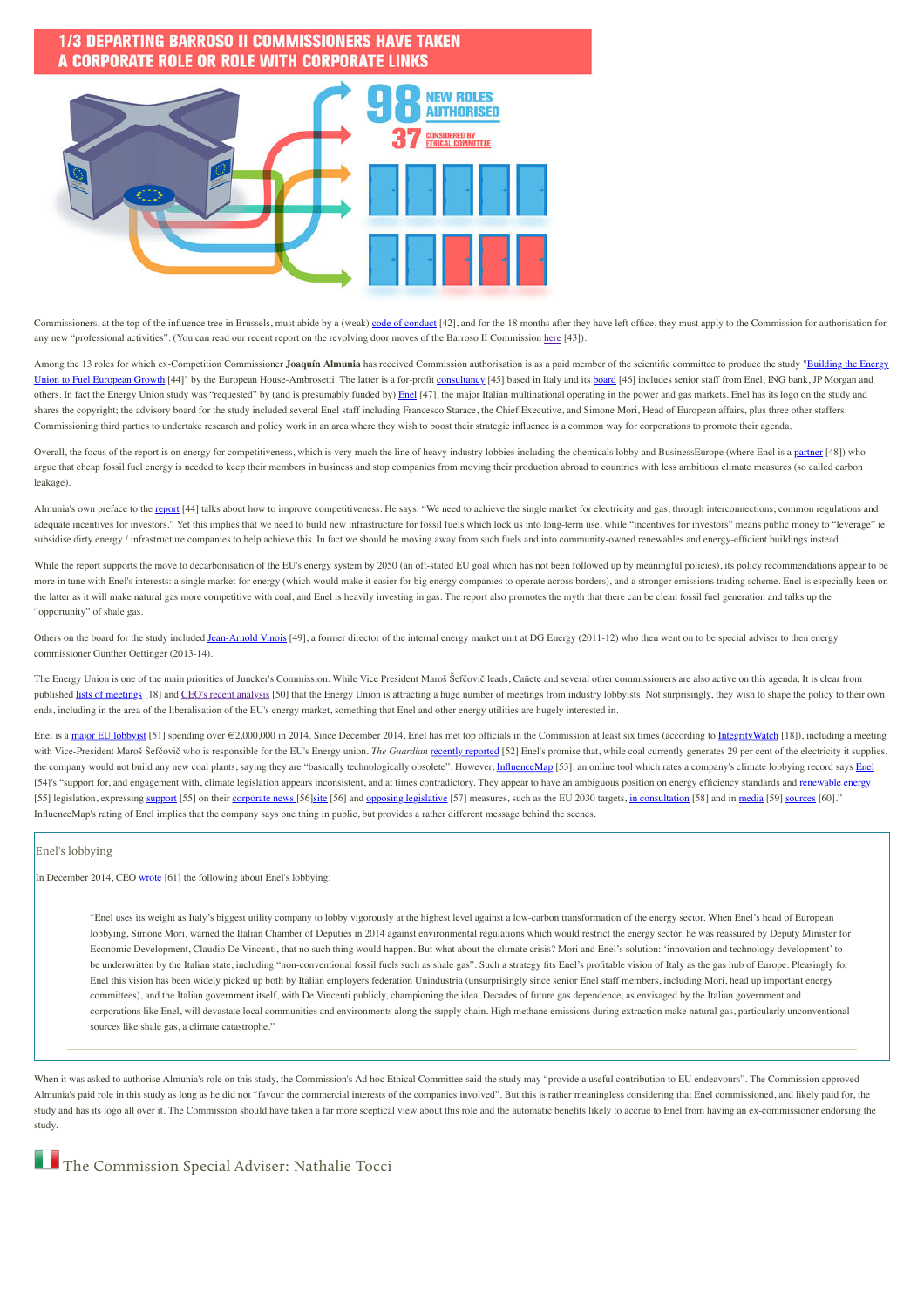

# **Edison (EDF) > European Commission special advisor**

[Nathalie Tocci, the Special Adviser to High Representative for Foreign Affairs and Security Policy/Vice-President of the European Commission Federicia Mogherini, is at the same time a paid, independent](http://www.edison.it/en/members) member of the board [62] of "Europe's oldest energy company" Edison, which is now owned by French energy giant EDF. Tocci's role as a paid special adviser to the European Commission is to provide outreach to think tanks and coordination of work on a new European Security Strategy, beginning with the 2015 Strategic Review. Energy security is recognised as part of the overall EU security agenda, and Vice-President Mogherini leads the Commission's project team ["Europe in the World](http://ec.europa.eu/about/structure/index_en.htm#ta) [63]" which includes the commissioner for climate action and energy. In fact there will be an event (Tocci told us that she planne to be present) to look at energy issues in the context of the development of the wider strategy on 1 December 2015.

Edison is a significant [EU lobbying organisation](http://lobbyfacts.eu/representative/a5dc2ac8995a41c8a3da7c7a3e1e54fd) [64], reporting a 2014 lobby spend of  $\in 300,000$   $\in 399,999$ . Edison has an office in Brussels and it has been active and successful in securing meetings with the top echelons of the Commission. According to [Integritywatch](http://www.integritywatch.eu/) [18], since December 2014, it has held at least three lobby meetings, including one with the External Action Service, namely Arianna Vannini from Vice-President Mogherini's cabinet. The [meeting](http://ec.europa.eu/transparencyinitiative/meetings/meeting.do?host=b6c0bf49-dbd0-4884-af38-d0da75bc6395&d-6679426-p=6) [65] was held in January 2015 and was on the topic of "the importance of the Juncker Investment plan for the energy sector".

Edison is now part of the EDF group. EDF is also a [prolific lobbyist](http://lobbyfacts.eu/representative/0963b57e4d6f482eaf5158219efa9a21) [66], with a 2014 lobby spend of  $\epsilon$ 2,500,000- $\epsilon$ 2,999,999; according to [Integritywatch](http://www.integritywatch.eu/) [18], it has secured at least seven lobby meetings with the top of the Commission since December 2014. [InfluenceMap](http://influencemap.org/index.html) [53], an online tool which rates a company's climate lobbying record says of [EDF](http://influencemap.org/company/EDF-72fdabf53d6bf3e73276df658a32042a) [67]: "[its] messaging appears to demonstrate positive engagement with climate change related regulations and policies, however their engagement with policy makers seems to be more negative". InfluenceMap questions EDF's commitment to [renewable energy](http://influencemap.org/score/EDF-Q9-D5) [68] and [energy efficiency](http://influencemap.org/score/EDF-Q8-D4) [69] targets which seem to be "[inconsistent](http://influencemap.org/company/EDF-72fdabf53d6bf3e73276df658a32042a#) [70]", alongside their membership of several lobby groups opposed to climate action.

The Commission saw no problem in appointing Tocci as a special adviser to a European commissioner, despite her role as a board member of Edison; in fact Ms Tocci has told us that the Commission did not even raise the matter with her. Tocci told us that she did not see any conflict of interest as Edison was not involved in her work on the EU security strategy. She says she is not part of Edison's lobbying work in Brussels and that as an independent board member, she is not part of Edison's decision-making.

However, CEO has concerns about this. The fact that a special adviser who is simultaneously a paid board member at a major energy company can be appointed without question, indicates how blasé the Commission is about corporate power and its close proximity to EU decision-making. CEO has submitted [a complaint](http://corporateeurope.org/sites/default/files/tocci_complaint_16.9.2015.pdf) [71] to the Commission about its handling of the possible conflicts of interest arising from the situation of Tocci; the [reply](http://corporateeurope.org/sites/default/files/is-ceo-tocci_reply.pdf) [72] was disappointing and showed the Commission's weak approach to conflicts of interest. The Commission's [rules for special advisers](http://ec.europa.eu/civil_service/docs/special_advisers/comm_c_2007_6655_1_en.pdf) [73] can be read here.

[Read about another Commission special adviser in the annex.](http://corporateeurope.org/print/2171#other_commission_special_advisors)

# The member state official: Matthew Hinde



Matthew Hinde was [Head of EU Strategy](https://www.linkedin.com/pub/matt-hinde/b2/a2b/836) [74] at the UK government's Department of Energy and Climate Change for the past two years until September 2015; just a few weeks later he joined FleishmanHillard Brussels, one of the EU's biggest lobby consultancies as Senior Vice-President and Head of its energy practice. [FleishmanHillard](http://lobbyfacts.eu/representative/e3f1aa49fd804c4ca02273558aa5553b) [36] is a power player in the energy lobbying field and its clients include some of the world's major energy companies: Total, Shell, Statoil, ENI, SHV Energy, ExxonMobil, BP, and many others with an interest in energy and / or climate policy. It spends over six million euros a year on lobbying activities and lists over 45 European parliament pass-holders, now including Hinde himself.

Hinde is likely to know his way around Brussels well, having previously served as energy attaché at the UK permanent representation 2009-2013 and FleishmanHillard has not been shy at trumpeting Hinde's revolving door credentials [saying](http://fleishman-hillard.eu/2015/10/matt-hinde-returns-to-brussels-to-lead-eu-energy-practice/) [75] he "offers a wealth of experience in EU energy issues from his time in the UK civil service".

The UK plays a key role in EU policy-making. It has a lot of weight in energy negotiations and is very active in championing industry interests in CCS, nuclear, and other areas that are likely to be of interest to clients that FleishmanHillard represents. FleishmanHillard says Hinde was "instrumental in key EU energy policy dossiers, including the 2030 Climate and Energy Framework and the Energy Union".

Hinde himself will be advising clients directly including, it seems, on the issues he handled until the month previously for the UK government. Specifically he has said: "With the Energy Union approaching its first anniversary and many of its key legislative files starting, there's never been a more important time for energy companies to engage with Brussels. I am looking forward to helping them navigate this changing policy environment at a time of business disruption for many industry players." FleishmanHillard says that Hinde will also work on the "impact of energy policy on energy users in sectors such as chemicals and transportation." Its [clients](http://lobbyfacts.eu/representative/e3f1aa49fd804c4ca02273558aa5553b) [36] in those sectors include Monsanto and EasyJet.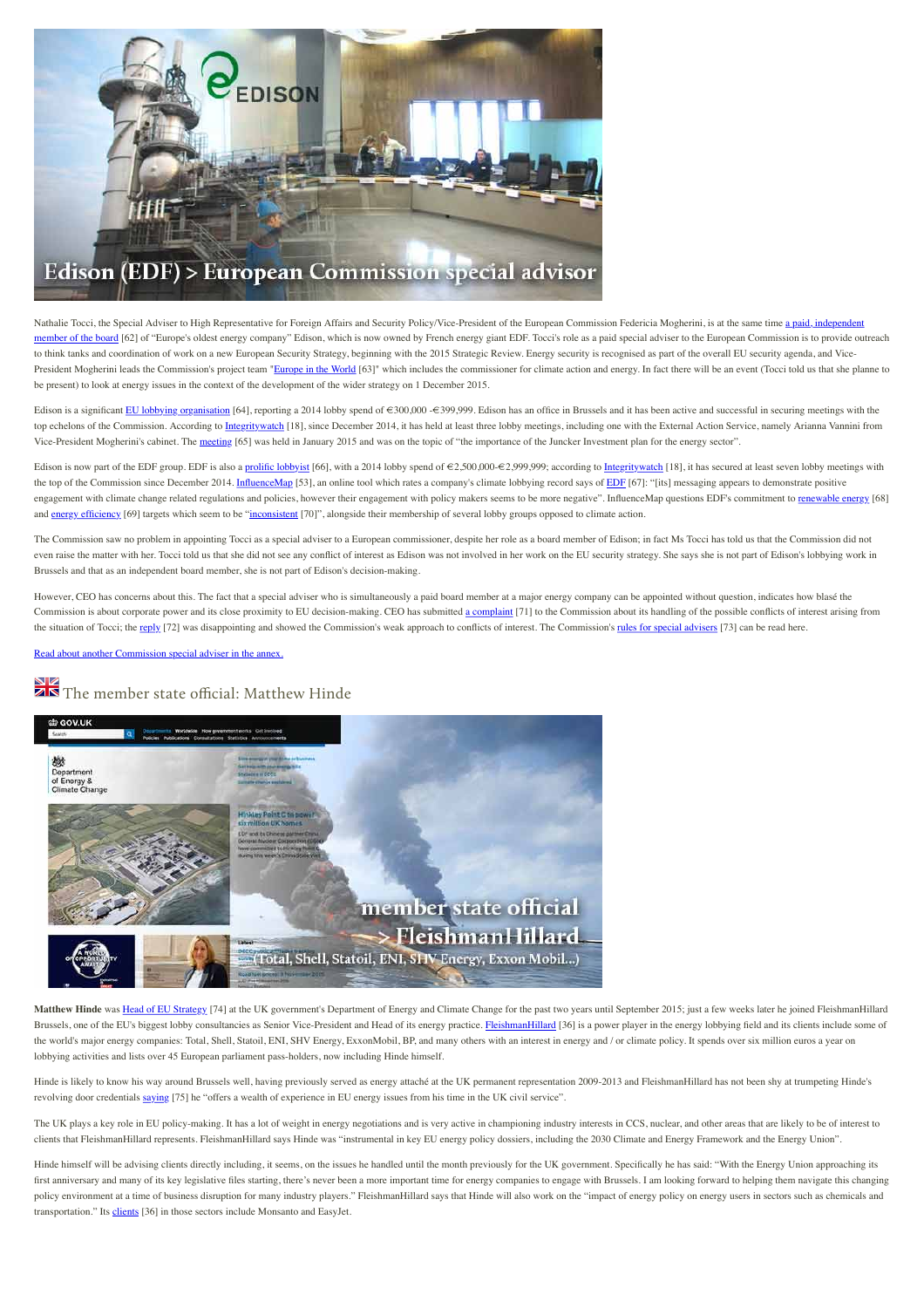In April 2015, whilst representing the UK government, Hinde addressed a FleishmanHillard Brussels event on [Diversifying Europe's Natural Gas Supply](http://cdn.fleishman-hillard.eu/wordpress/files/2015/03/Invitation-2-April_.pdf) [76], speaking alongside another revolving door-spinner Joachim Balke (see [annex](http://corporateeurope.org/print/2171#annex) of this report). As the event was held under Chatham House rules, we do not know who was present or what was said.

The UK government authorised Hinde's move (under [UK business appointment rules](https://www.gov.uk/guidance/crown-servants-new-jobs-and-business-appointments) [77]) to become a lobbyist but the authorities have steadfastly refused to provide any additional information on the conditions applied to the authorisation despite an appeal under UK freedom of information rules. On the evidence of FleishmanHillard's press release announcing Hinde's arrival, those conditions were not strong.

We contacted Hinde before publishing this report with a variety of questions about his new role. He simply told us: "I undertook the UK Government Advisory Committee on Business Appointments process before leaving DECC. In terms of clients, FleishmanHillard's are detailed on the EU transparency register."

### Conclusions

It is clear that action is needed to tackle the hothouse of corporate lobbying and ever-spinning revolving doors that Brussels and the EU institutions represent. We propose the following policy recommendations:

- **Revolving door rules at the EU level should be substantially upgraded and properly monitored and enforced.** Former commissioners and very senior officials should face a three year cooling-off period (ban) on lobby jobs or any other job which provokes the risk of a conflict of interest. The revolving door rules need to become far tighter for Commission officials too, and the right of officials to undertake sabbaticals to corporations should be abandoned. Rules for incoming officials also need substantial overhaul. The current process to ask staff about possible conflicts of interest is not robust enough; new rules should prevent recruitment from industry roles that create the risk of corporate capture and / or conflicts of interest.
- **The Commission should be more thorough when appointing special advisers and it should put far stronger safeguards in place to prevent possible conflicts of interests.** Special advisers should not simultaneously be board members of major EU companies.
- **MEPs should face a two year cooling-off period on taking any paid lobby work or any other paid work which involves a possible conflict of interest with their former work as an MEP.** It is a scandal that there are next to no revolving door rules for ex-MEPs, even though they pocket a generous transitional allowance upon their departure and can have a significant influence on the development of EU legislation through their (committee) work.
- **EU member states, including the UK, should upgrade their revolving door rules and all public authorities should also be transparent about revolving door moves,** especially those affecting the most senior officials or where there is a clear link with lobbying. This will help with monitoring and enforcement and would represent good practice.
- **The Commission should extend its policy of pro-actively publishing lists of lobby meetings to include those held by all Commission officials (not just the most senior levels).** It should also publish minutes from those meetings. And no one in the Commission should meet with lobbyists who are not part of the EU lobby register.
- Further changes are also needed to the EU's lobby transparency regime. **The lobby register could and should demand that registrants provide information on their revolving door recruitment ie** any lobbyist who has previously worked for an EU institution in the past three years should be specified. And lobbyists should be required to be precise about which dossiers they lobby on for which clients.

But even these measures will not be enough to tackle the huge influence that Big Energy companies have within the Commission, the Parliament and other EU institutions, to block the revolving door entirely and tackle the privileged access and close contacts that Big Energy enjoys. This will require far more fundamental action and an end to the political culture in the EU institutions which too often prioritises **the demands of big business over the needs of people and the climate.**

The urgency to stop runaway climate change requires us to take radical action. Just in the way that the toxic tobacco lobby has been seriously restricted in its possibilities to influence and capture public health decision-making, thanks to the [World Health Organisation's article 5.3](http://www.who.int/tobacco/wntd/2012/article_5_3_fctc/en/) [78] and its [accompanying guidelines](http://www.who.int/fctc/guidelines/article_5_3.pdf) [79], maybe it is time to implement a similar policy to severely limit or prevent lobbying influence of fossil fuel interests. With only a few years left to us to prevent irreversible global warming, such a step now seems [imperative](http://corporateeurope.org/sites/default/files/attachments/endingaffair_briefing_final.pdf) [2].

#### The WHO tobacco control guidelines

Among other measures, the [WHO tobacco control guidelines](http://www.who.int/fctc/guidelines/article_5_3.pdf) [79] recomment that governments and other public policy-makers: "(2) Establish measures to limit interactions with the tobacco industry and ensure the transparency of those interactions that occur; (3) Reject partnerships and non-binding or non-enforceable agreements with the tobacco industry; (4) Avoid conflicts of interest for government officials and employees; (6) Denormalize and, to the extent possible, regulate activities described as "socially responsible" by the tobacco industry, including but not limited to activities described as "corporate social responsibility"; (7) Do not give preferential treatment to the tobacco industry...".

#### Annex

#### Other MEPs:

**Holger Krahmer** (ALDE) was active on the environment, public health and food safety (ENVI), the temporary committee on climate change, and as a substitute member of the committee on industry, research and energy. A few months after leaving the Parliament, Krahmer started working for the lobby consultancy firm Hanover Communication. He worked there for six months as a senior adviser on EU policy. In April 2015, Krahmer left Hanover to start working for Opel Group, the European branch of General Motors (GM), as director of European affairs public policy and government relations. According to its entry in the [register](http://lobbyfacts.eu/representative/386381d56ed54a999c30b2a3cfbc8fe8) [80], in 2014 the group reportedly spent between  $\epsilon$ 900,000 –  $\epsilon$ 999,999 lobbying the European institutions. Since May, Krahmer has been a registered lobbyist with the European Parliament for Opel.

While an MEP, Krahmer worked extensively on the regulatory environment of the [auto industry](http://www.europarl.europa.eu/meps/en/28247/HOLGER_KRAHMER_home.html) [81]. Most notably, he was the rapporteur for [carbon dioxide emission levels on light commercial vehicles](http://www.europarl.europa.eu/sides/getDoc.do?pubRef=-//EP//TEXT+REPORT+A7-2013-0168+0+DOC+XML+V0//EN&language=en) [82]. His report was criticised by [civil society organisations and small \[](http://www.euractiv.com/transport/lawmakers-vote-limit-van-speed-r-news-519589)83[\]business associations](http://www.euractiv.com/transport/lawmakers-vote-limit-van-speed-r-news-519589) [83] alike. [Car leasing firms and delivery companies](http://www.euractiv.com/energy-efficiency/small-businesses-unite-action-ga-news-517536) [84] claimed that Krahmer's targets would allow vans to continue being energy inefficient, thus failing to significantly reduce CO2 emissions and threatening to increase fuel costs for small and medium enterprises.

Krahmer responded [saying](http://www.euractiv.com/transport/lawmakers-vote-limit-van-speed-r-news-519589) [83]: "Laws to reduce the fuel consumption of vehicles are not there to patronise the drivers. It is not the role of the EU to require owners of commercial vehicles that they can only drive up to 120 kilometres per hour and then to say it is a contribution to climate protection.... Besides, this decision is an interference with road traffic regulations of the member states.

On the other hand, Krahmer's report, and ultimately the Parliament's vote, [was welcomed by the European Automobile Manufacturers Associations \(ACEA\)](http://www.acea.be/press-releases/article/press_release_van_co2_legislation_industry_calls_for_balance_between_compet) [85], of which [Opel is a member](http://lobbyfacts.eu/representative/386381d56ed54a999c30b2a3cfbc8fe8) [80].

[The former MEP has been involved with EU climate policy in other ways too. After participating in the temporary committee on climate change, Krahmer contributed to "Inconvenient Truths about Europe's](http://www.thegwpf.com/images/stories/gwpf-reports/HK-Klimabroschur-englisch-2010.pdf) Climate Policy: suggestions for new liberal approaches" [86], a report for the ALDE group, where he and other MEPs criticised climate change science and action to tackle climate change.

Opel, and ultimately GM, have a keen interest in overall climate policy and Krahmer's experience is likely to be very valuable to the car company whose [lobby targets](http://lobbyfacts.eu/representative/386381d56ed54a999c30b2a3cfbc8fe8) [80] include "CO2 Emissions Reduction legislation", "the Euro 6 vehicle emission legislation", and the fuel quality directive.

But the car-maker also seems to be keen on the emissions trading scheme (ETS). Earlier in the year, the group organised an [event in Brussels to discuss future CO2 regulation](http://www.opel.com/news/index/2015/02/discussion-regarding-future-co2-regulation.html) [87] where arguments were made to extend the ETS scheme to the traffic sector. Several civil society organisations, including CEO, [have criticised \[](http://corporateeurope.org/climate-and-energy/2013/04/eu-ets-myth-busting-why-it-can-t-be-reformed-and-shouldn-t-be-replicated)88]this scheme for being inherently flawed and incapable of reducing carbon emissions significantly while providing windfall profits to the biggest polluters.

It is expected that GM's, and subsequently Opel's, interest in climate policy will only increase in the run-up to COP 21 in Paris in December. GM sponsored a previous climate conference in Warsaw, something CEO has described as an attempt to ['greenwash'](http://corporateeurope.org/climate-and-energy/2013/11/trouble-always-comes-threes-big-polluters-polish-government-and-un) [89] its image.

You can read more about the power of the EU's car lobby [here](http://corporateeurope.org/revolvingdoorwatch/cases/holger-krahmer) [90]; Krahmer's full RevolvingDoorWatch profile can be read here [91].

**MARTIAN**<br>**Martin Callanan** (ECR) was a member of the [Committee on the environment, public health \[](http://www.europarl.europa.eu/committees/en/envi/home.html)92](ENVI) for 13 years, where he produced numerous reports as rapporteur or shadow rapporteur on emission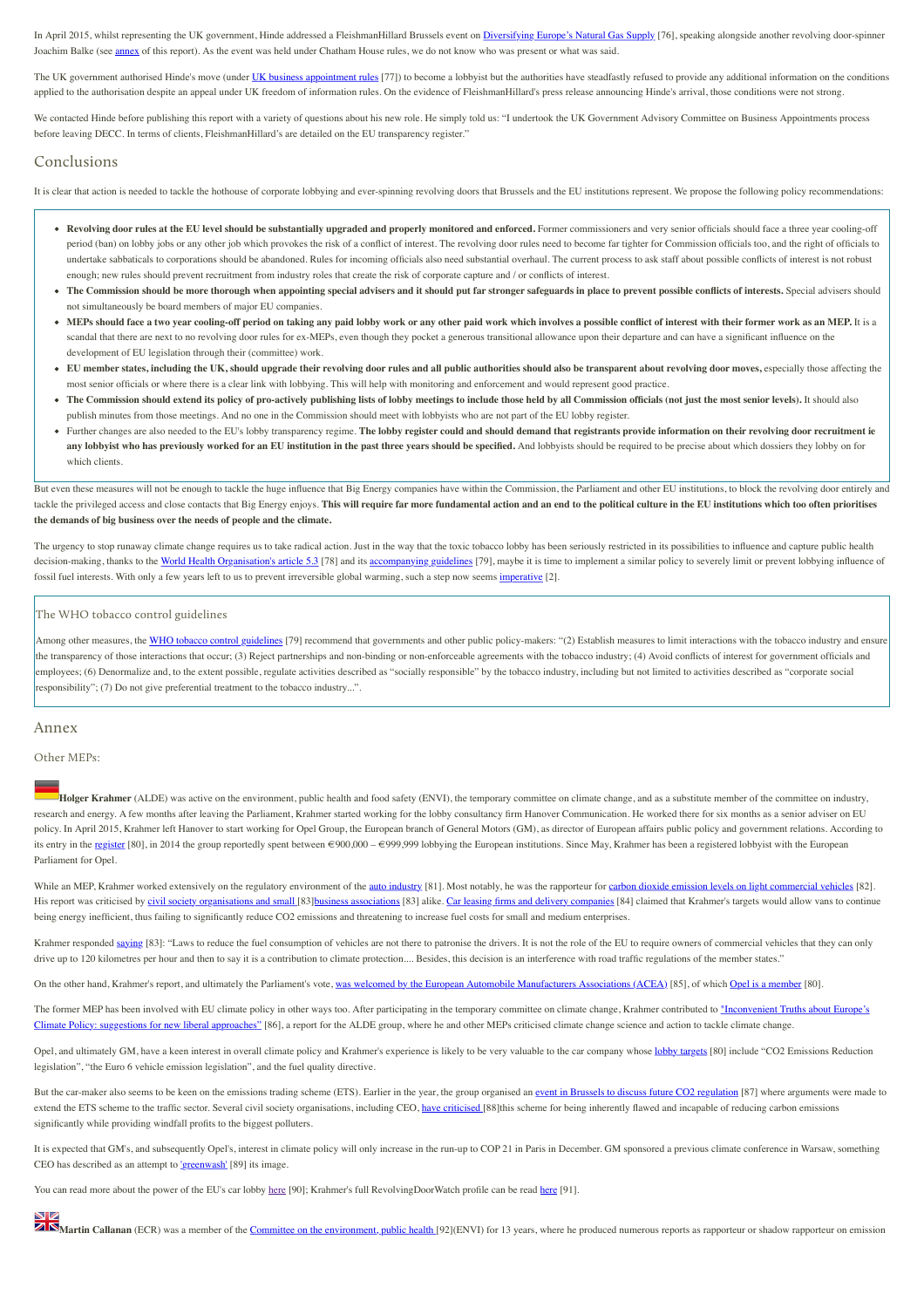performance standards for new light commercial vehicles, implementation of the Kyoto protocol, the 2030 framework for climate and energy policies, and fluorinated greenhouse gases. Callanan was frequently criticised for his [close contacts to industry lobbyists](http://corporateeurope.org/coverage/meps-take-care-business) [93], in particular the car industry.

He is now a member of the House of Lords (the UK's second chamber) and a consultant to the [Symphony Environmental Technologies Group](http://www.symphonyenvironmental.com/corporate/) [94]. Symphony's website says that it "specializes in developing and marketing a wide range of plastic products and other environmental technologies, and operates worldwide". In November 2014, Margrete Auken, a Danish MEP who had been pushing for a ban on oxobiodegradable plastic bags, accused Symphony of using its links to the UK Conservative-led government to orchestrate a blocking minority against her bag ban in the EU Council of Ministers. Since 1999, the board of Symphony has been chaired by Niri Deva [95], another Conservative MEP, who is the subject of significant [NGO criticism](http://www.foeeurope.org/sites/default/files/conflicts_of_interest/2015/whose_representatives_-meps_on_the_industry_payroll-update.pdf) [96] for his external financial interests.

Symphony is not listed in the [EU's lobby register](http://ec.europa.eu/transparencyregister/info/homePage.do) [97], although it is registered as a client of [FleishmanHillard](http://lobbyfacts.eu/representative/e3f1aa49fd804c4ca02273558aa5553b) [36] in Brussels. According to his listing in the [House of Lords register of members' interests](http://www.parliament.uk/mps-lords-and-offices/standards-and-interests/register-of-lords-interests/?letter=C) [98] as well as information held by [Companies House](http://wck2.companieshouse.gov.uk//companysearch?disp=1&frfsh=1419336484&#result) [99] in the UK, Callanan has set up a company called MC Associates (Europe) Ltd. MC Associates (Europe) Ltd is not registered with the [EU lobby register](http://ec.europa.eu/transparencyregister/info/homePage.do) [97]. [Clients](http://www.parliament.uk/mps-lords-and-offices/standards-and-interests/register-of-lords-interests/?letter=C) [98] additionally include [EUTOP](http://www.eutop.com/eu) [100] and the ECR group in the European Parliament. EUTOP is a Berlin-based lobby agency which is not in the EU lobby register but which claims: "Our work is tailored to the European decision-making structures and processes in all their commercial, cultural and political diversity. EUTOP has had a strong network of contacts among political decision-makers in Brussels and selected EU member states for more than 20 years".

Callanan's full RevolvingDoorWatch profile can be read [here](http://corporateeurope.org/revolvingdoorwatch/cases/martin-callanan) [101].

**Eija-Riitta Korhola** (EPP) also left the Parliament in 2014 after spending a dozen years on the ENVI committee. She first came to the attention of CEO in 2008 when she and German Christian Democrat MEP Karl Heinz Florenz [directly \[](http://corporateeurope.org/sites/default/files/sites/default/files/files/resource/lafarge_arcelor_mittal_jackpot.pdf)102[\]tabled](http://corporateeurope.org/sites/default/files/sites/default/files/files/resource/lafarge_arcelor_mittal_jackpot.pdf) [102] amendments drafted by Eurofer for an important vote in the European Parliament's Environment committee on emissions trading; the amendments were designed to significantly benefit the steel industry. [Eurofer](http://lobbyfacts.eu/representative/aa63787c20ea48159767ec3551e19e1b) [103] is the steel sector trade association whose members include national steel associations and big steel companies such as ArcelorMittal and ThyssenKrupp. What was worse was that the text was actually presented by Florenz as a compromise (usually the result of negotiations among Parliament groups) rather than the views of the affected industry with a huge commercial interest in the vote.

Korhola has now set up something called Korhola Global. [L](https://www.linkedin.com/profile/view?id=AAkAAA_NjqcBdMFxt1Z6WkgEi_BiOnAAJ7Jf9yw&authType=NAME_SEARCH&authToken=a-46&locale=en_US&trk=tyah&trkInfo=clickedVertical:mynetwork,clickedEntityId:265129639,authType:NAME_SEARCH,idx:1-1-1,tarId:1442853507228,tas:Eija-Riitta%20Korhola)ittle information is available online about its activities, although Korhola's L [104[\]inked](https://www.linkedin.com/profile/view?id=AAkAAA_NjqcBdMFxt1Z6WkgEi_BiOnAAJ7Jf9yw&authType=NAME_SEARCH&authToken=a-46&locale=en_US&trk=tyah&trkInfo=clickedVertical:mynetwork,clickedEntityId:265129639,authType:NAME_SEARCH,idx:1-1-1,tarId:1442853507228,tas:Eija-Riitta%20Korhola) [104][104]] [104] [104] says that it works on consulting and communication on "European matters, energy and environment, human rights & conflicts". In [an email to CEO](http://corporateeurope.org/sites/default/files/korhola_exchanges.pdf) [105], Korhola implied that the company would not be active until "my transitional period is over". She says her new work will be similar to her activities before she joined the Parliament.

In September 2015, it was [announced](http://newsroom.momentumcapital.nl/en/momentum-capital-appoints-eija-riitta-korhola-as-board-member-of-clean-electricity-generation-ceg/) [106] by Dutch private equity company [Momentum Capital](http://momentumcapital.co.uk/) [107] that Korhola would become a board member of its company Clean Electricity Generation (CEG). [CEG](http://cegeneration.com/index.html) [108] is a company producing bio coal technology; bio coal is like charcoal, and in our view, a false techno-fix to the crisis of climate change. While biomass advocates argue that it will be carbon neutral, others point that on a large scale it is far from carbon neutral, as demand for biofuel crops can drive deforestation, land disturbance and often leads to increased fertiliser use, as well as other negative impacts. At Momentum, Korhola will advise both CEG and [Seaborough](http://seaborough.com/index.html) [109] (an LED lighting company) who are part of Momentum Capital's so-called "clean tech portfolio".

At the time of her appointment, Martijn van Rheenen, the CEO of Momentum Capital [said](http://newsroom.momentumcapital.nl/en/momentum-capital-appoints-eija-riitta-korhola-as-board-member-of-clean-electricity-generation-ceg/) [106]: "We are delighted to have appointed someone of Eija-Riitta Korhola's caliber and standing. Her vast knowledge of the energy industry combined with her policy making and legislation track record in the European political arena will be a valuable addition to our team, as we continue to align our European energy related business plan and take our strategy forward." None of these companies are in the EU lobby register.

#### Other Commission Special Advisers

Guy Lentz, the [S](http://ec.europa.eu/civil_service/about/who/sa_en.htm)<sub>1110</sub>]<sub>pecial Adviser to climate action commissioner Cañete [110] is simultaneously a [paid member of the board](http://www.enovos.eu/en/enovos-group/enovos-luxembourg-s.a/management-and-board-of-directors) [111] of Enovos Luxembourg, and he also works for Luxembourg's</sub> Economic Ministry as Coordinator for EU and international energy issues. Previously he worked at Shell for eight years (1993 to 2000).

Enovos, which does not appear in the EU transparency register, is the biggest Luxembourg energy distribution company and it [says](http://www.enovos.eu/en/enovos-group) [112] it is now taking up the position of "one of the major players on select energy markets in Western Europe". Enovos Luxembourg also [operates](http://www.enovos.eu/en/enovos-group/enovos-luxembourg-s.a/snapshot) [113] in Germany, France, and Belgium, and it generates electricity, natural gas and renewable energy for commercial and household consumers. In 2014, its [net turnover](http://www.enovos.eu/en/enovos-group/enovos-luxembourg-s.a/annual-reports-and-key-figures) [114] was €1,777.4 million.

Enovos Luxembourg is wholly owned by Enovos International, which acts as an umbrella for the network manager Creos Luxembourg (which has been [active](http://corporateeurope.org/sites/default/files/3-e-mail_creos-ener_7.04.2015_annex_tbd.pdf) [115] in responding to a Commission consultation on the security of gas supplies). [Enovos International](http://www.enovos.eu/en/enovos-group/enovos-international-s.a/snapshot) [116] is owned 33 per cent by the Luxembourg state and city; more than 55 per cent is owned between the following major energy firms (or subsidiaries): E.ON, RWE Energy, GDF Suez and Ardian. E.ON, RWE and GDF Suez are all significant EU lobbyists on climate and energy matters, and they all figure among the companies which have been meeting with Commissioner Cañete and his Cabinet to discuss issues in which they, and Enovos, have a huge commercial stake.

It is clear that there is a significant overlap between the interests of Enovos and the work of Commissioner Caňete and his team. Mr Lentz's [special adviser role](http://ec.europa.eu/civil_service/about/who/sa_en.htm) [110] is described as "General assistance to the Commissioner on energy issues". This is very broad and it is hard to believe that the issues of electricity generation, natural gas, and / or renewable energy (which are all of strategic importance to Enovos Luxembourg and the wider group) would not come up. This is perhaps especially relevant now, when among the main dossiers that need to be developed by Commissioner Cañete and his Cabinet are the Energy Union (including the completion of the energy internal market), new electricity market design, and other issues of major importance to Enovos.

The Commission apparently saw no problem in appointing Lentz as special adviser despite his role as board member of Enovos. Cristina Lobillo Borrero, the Head of Cabinet of Cañete, confirms that on the basis of the declaration of activities of Lentz and the sworn statement, that there is [no conflict of interests](http://corporateeurope.org/sites/default/files/lentz-sta.pdf) [117]. The only restriction that has been imposed on him refers to his employment for the Luxembourg ministry, not for Enovos: "In the framework of his mandate as Special Advisor, Mr Lentz will not deal with matters which concern specifically Luxembourg or in which the Luxembourgish Government has a particular interest."

The Commission should have reflected upon Mr Lentz's board membership of Enovos and should have put in place restrictions to prevent any possible risk of conflicts of interest from arising. In fact, there should have been consideration by the Commission as to whether it was even appropriate for a board member of such a corporation to be a special adviser to a commissioner with clear responsibility for climate change and energy issues. CEO has submitted [a complaint](http://corporateeurope.org/sites/default/files/complaint_5.10.15.pdf) [118] to the Commission about its handling of the possible conflicts of interest arising from the situation of Lentz; the [reply](http://corporateeurope.org/sites/default/files/lentz_reply_13.11.15.pdf) [119] was disappointing and showed the Commission's weak approach to conflicts of interest.

#### Other Commission officials

Other known revolving door cases involving climate change and environmental policies include the following:

**Joachim Balke** has spun through the EU revolving door several times. According to information from his [LinkedIn profile](https://www.linkedin.com/pub/joachim-balke/6/222/32) [120], after working for four years at the European Parliament (2001-2004) he went to work for German energy giant E.ON as an advisor until 2008 and then he joined the Commission. After three years in DG Taxation, he moved to DG Energy in 2011 and joined the [cabinet of](https://ec.europa.eu/commission/2014-2019/arias-canete/team_en) [121] Commissioner Cañete [121] in November 2014. There he is trusted with internal energy market electricity, gas supply, regional initiatives and international gas corridors, the energy community, and mainstreaming climate action.

Our access to documents requests reveal that the ongoing relationship of Balke with E.ON seems to be a close and cosy one. Balke has kept up a [regular correspondence](http://corporateeurope.org/sites/default/files/overview_table-final-balanya-gestdem_2015-2659.doc) [122] with E.ON representatives since his time at DG Energy. In several of the emails released to us, different E.ON staff make explicit reference to the fact that Balke is a former colleague when lobbying him. Balke appears to be particularly friendly with Vera Brenzel, now Head of E.ON's EU representation office.

One of the first meetings Cañete had with industry as Commissioner was with the CEO of E.ON. The meeting (on 12 November 2014) was attended also by Brenzel plus Balke and Cristina Lobillo (Head of Cañete's cabinet). As part of the preparation for this meeting, Brenzel sent Balke a document which [she asked him to keep to himself](http://corporateeurope.org/sites/default/files/doc._no.18-ares20152422025.pdf) [123]. This meeting does not feature on Cañete's [list of published meetings](http://ec.europa.eu/transparencyinitiative/meetings/meeting.do?host=523060f7-97c6-480b-8bb9-30bb409e650e&d-6679426-p=21) [124] (only systematically published from 1 December 2014).

That first meeting is one of many examples. Since 1 December 2014, E.ON has met six times with Cañete's Cabinet, including with the commissioner present at four of these. Balke has met with E.ON more times during his time as a Cañete Cabinet member than any other lobby group. Overall, of the 72 lobby groups that Balke has met from 1 December 2014 to 1 October 2015, only three were with NGOs or trade unions.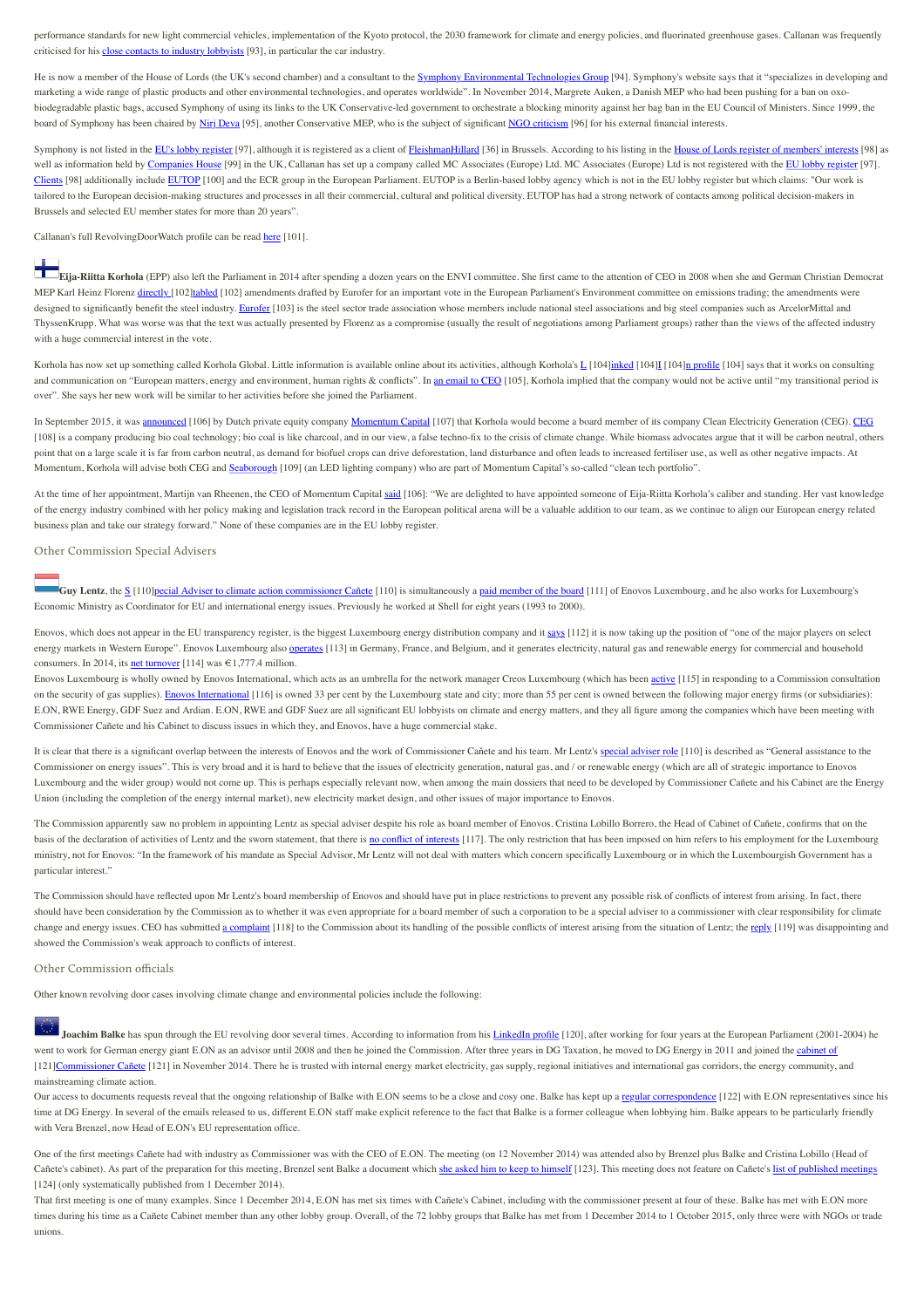The documents also shed some light on just how easy it is for E.ON to get a meeting with Balke. For instance when Balke was working at DG Energy in 2013, prior to becoming a Cabinet member, E.ON's Brenzel sent him an email at 10.58am on 12 June to check if they could meet to discuss an initiative by Tajani (then Enterprise Commissioner who had just created a high level group for the steel industry, something Brenzel thought could also be desirable for the energy utilities sector). The response from Balke came soon after, at 11.26am, offering to meet that same afternoon. At 11.34am, Brenzel informed [Balke that she would take a colleague along, and wondered if they should meet at his office. Balke responded at 11.41am to tell her to just come by when she is ready as he will be working until late. These casual](http://corporateeurope.org/sites/default/files/doc.no_.11-ares20152422650.pdf) email exchanges [125] illustrates the easy access to Balke that E.ON appears to have enjoyed.

According to the [EU lobby transparency register](http://lobbyfacts.eu/representative/d055677c4fea40f38af6c3a0c96b0bc8) [126], E.ON has 29 people involved in lobbying the EU institutions, and a full-time equivalent of 11. In the year 2014, E.ON declared a lobby expenditure of €2,000,000 -€2,249,999. The company is a member of many lobby groups through which they also influence EU climate and energy policy, among them Eurelectric, Eurogas, Foratom, IETA, European Energy Forum, ERT, CEPs, Friends of the ETS, and the European Wind Industry Association.

E.ON is indeed a big player in EU climate policies, and with a huge stake in the dossiers dealt with by the Cañete and Šefčovič cabinets, namely the Energy Union with the push to complete the internal energy market, new electricity market design, reform of the emissions trading scheme, and the review of the renewables energy and energy-efficiency directives expected next year.

To conclude, the Commission should be more vigilant when officials join the Commission from the private sector. Those joining from corporations can bring preferences and allegiances, even if they no longer have formal ties or an employment relationship, and there is a risk that this contributes to the corporate capture of policy-making. In the interests of independence – and the climate – members of the Cabinet of the commissioner responsible for climate action should not have overly-friendly relationships with Big Energy. We contacted Balke before publishing this profile but the Commission wrote back to say there was no "established legal or administrative obligation to provide you replies to the questions in your message".

Mårten Westrup originally worked for DG Enterprise as a policy officer and legal officer including assisting in drafting motor vehicle regulations and participating in DG Enterprise's work on competition policy and the automotive industry. He then moved to become an adviser to the Industrial Affairs Committee (climate change) for [BusinessEurope](http://www.businesseurope.eu/Content/Default.asp?PageID=571) [127], the big business lobby group which according to [InfluenceMap](http://influencemap.org/influencer/Business-Europe) [128] has an "obstructive engagement with numerous strands of climate change policy and regulations". The Commission did not examine Westrup's job move under the revolving door rules; he was considered exempt as a contract staff member who was deemed to have not had access to "sensitive information" during his time at the European Commission. In 2011 Westrup returned to the Commission (this time DG Energy) to work as a policy officer in the unit handling 'energy policy & monitoring of electricity, gas, coal and oil markets' including the Energy roadmap 2015, an issue of big importance to BusinessEurope. Westrup remains a DG Energy policy officer in the unit entitled **energy policy coordination** [129].

Westrup's RevolvingDoorWatch profiles are available [here](http://corporateeurope.org/revolvingdoorwatch/cases/m-rten-westrup) [130] and [here](http://corporateeurope.org/revolvingdoorwatch/cases/m-rten-westrup-0) [131].

**Fanny-Pomme Langue** was a policy officer in DG Energy unit "Regulatory policy and promotion of renewable energy". According to her [LinkedIn profile](http://www.linkedin.com/pub/fanny-pomme-langue/13/a05/45a) [132], her work included co-managing the [drafting of the Commission's report on sustainability requirements for solid/gaseous biomass, and the monitoring of the implementation and compliance with the EU Renewable energy directive. She was in](http://www.linkedin.com/pub/fanny-pomme-langue/13/a05/45a) regular contact [132] with major public and private stakeholders. One of these major stakeholders is AEBIOM, the European Biomass Association. [AEBIOM describes itself as](http://www.aebiom.org/?p=3232) [133] "the common voice of the European bio-energy sector with the aim to develop the market for sustainable bioenergy, and ensure favourable business conditions for its members".

In 2013 Langue started to work as policy director of AEBIOM where she remains today. Her main tasks include representing "the position and interest of the bio-energy sectors to European Institutions and other European stakeholders". AEBIOM's entry in the [lobby register](http://lobbyfacts.eu/representative/dede1c42baea4dc98b0db9c4ceebb4b6) [134] shows that Langue is an accredited lobbyist to the European Parliament. The Commission did not screen Langue for possible conflicts of interest when she took up her post as a bio-energy lobbyist as she had been a contract agent.

Langue's RevolvingDoorWatch profile is available [here](http://corporateeurope.org/revolvingdoorwatch/cases/fanny-pomme-langue) [135].

Poppy Kalesi was one of <u>Chris Davies MEP's</u> [41] researchers who worked with him on CCS issues. In 2008, she moved to DG Energy to work as a policy analyst on the Strategic Energy Technologies (SET-Plan), which included CCS; she also became programme manager on CCS in DG Energy's coal and oil unit, including managing the implementation and performance of the EU's CCS demonstration projects. In 2010, she left the Commission to join Statoil as EU regulatory affairs advisor; Statoil has significant CCS interests. Kalesi left the company in 2014 to become an energy project consultant at the University of Stavanger.

Kalesi's RevolvingDoorWatch profile is available [here](http://corporateeurope.org/revolvingdoorwatch/cases/poppy-kalesi) [136].

**Derek Taylor's** [L](https://www.linkedin.com/pub/derek-taylor/30/717/a33) [137[\]inked](https://www.linkedin.com/pub/derek-taylor/30/717/a33) [137] [137] n profile [137] describes his 25 year career at the European Commission as Energy Adviser/ Head of Unit/ Senior Policy Officer specialising in energy issues and international relations. He specifically worked on nuclear issues. After retiring from the Commission in 2009 he set up his own consultancy called DMT Energy. He became a director at Bellona Europa (an environmental NGO with [close links to industry](http://bellona.org/partners) [138]) and a [Senior Energy Adviser](http://burson-marsteller.be/about/team/senior-consultants/) [139] at Burson-Marsteller, one of Brussels' biggest lobby firms. Today BM's [clients](http://lobbyfacts.eu/representative/016a35ac50f040c4ae2d250c103c4e43) [140] in the energy field include: ExxonMobil, Westinghouse (nuclear energy technology), and Neste Oil. After he left the Commission, Taylor was also the European representative of the [Global Carbon Capture and Storage Institute](http://www.globalccsinstitute.com/) [141] for two years.

Taylor was two years late in applying for authorisation to the Commission for his consultancy work. Despite this major breach in the rules, the Commission still authorised the activities.

Taylor's RevolvingDoorWatch profile is available [here](http://corporateeurope.org/revolvingdoorwatch/cases/derek-taylor) [142].

Luc Werring was at DG Transport and Energy for 23 years, latterly as Principal Adviser to the Director-General. While at the Commission, he was responsible for the preparation and adoption of six directives: renewable electricity, energy performance of buildings, biofuels, co-generation, eco-design of energy consuming products, and energy efficiency and services. Since he left in 2007, he enjoyed a career at lobby consultancy Hill & Knowlton as a [Senior Adviser](http://www.hkstrategies.be/en/Our-Team/Luc-Werring) [143] on transport, energy and environment; the lobby firm's current [client list](http://lobbyfacts.eu/representative/5477748bbbc7482cad09f326827b668b) [144] includes: Cathay Pacific City Airways, Électricité de France (EDF), and Ford. Werring was authorised to join the lobby firm so long as he "abstain from working on or giving advice on any affairs which you worked on yourself or which the service under your responsibility worked on." Werring recently joined lobby firm *cabinetDN* [145] in a similar role within the Energy, Transport and Environment team. He is also a [staff member](http://www.clingendaelenergy.com/about_ciep/staff/member/luc-werring) [146] of the Clingendael International Energy Programme (CIEP) which contributes to the public debate on international political and economic developments in the energy sector and attracts the [support](http://www.clingendaelenergy.com/about_ciep/partner_institutions) [147] of many big energy companies.

Werring's RevolvingDoorWatch profile is available [here](http://corporateeurope.org/revolvingdoorwatch/cases/luc-werring) [148].

**Mogens Peter Carl** was Director-General at DG Environment and previously at DG Trade until he joined major lobby firm Kreab Gavin Anderson in 2010, in a move which was authorised by the Commission. He then moved to lobby consultancy [Cabinet DN](http://www.cabinetdn.com/our-team/mogens-peter-carl/) [149]. In 2014 he moved again, this time to the law firm [Gide](http://www.gide.com/en/news/mogens-peter-carl-joins-gide-as-senior-advisor) [150] as a senior adviser to work with its Brussels office on issues of European and international trade, EU competition and regulatory law. Carl's RevolvingDoorWatch profile is available [here](http://corporateeurope.org/revolvingdoorwatch/cases/mogens-peter-carl) [151].

[Revolving doors](http://corporateeurope.org/power-lobbies/revolving-doors) [152]

**Source URL:** <http://corporateeurope.org/revolving-doors/2015/11/brussels-big-energy-and-revolving-doors-hothouse-climate-change>

#### **Links:**

- [1] http://corporateeurope.org/cop21
- [2] http://corporateeurope.org/sites/default/files/attachments/endingaffair\_briefing\_final.pdf
- [3] http://www.newyorker.com/news/daily-comment/what-exxon-knew-about-climate-change

[4] http://corporateeurope.org/es/revolving-doors/2015/11/bruselas-las-grandes-empresas-energ-ticas-y-las-puertas-giratorias-un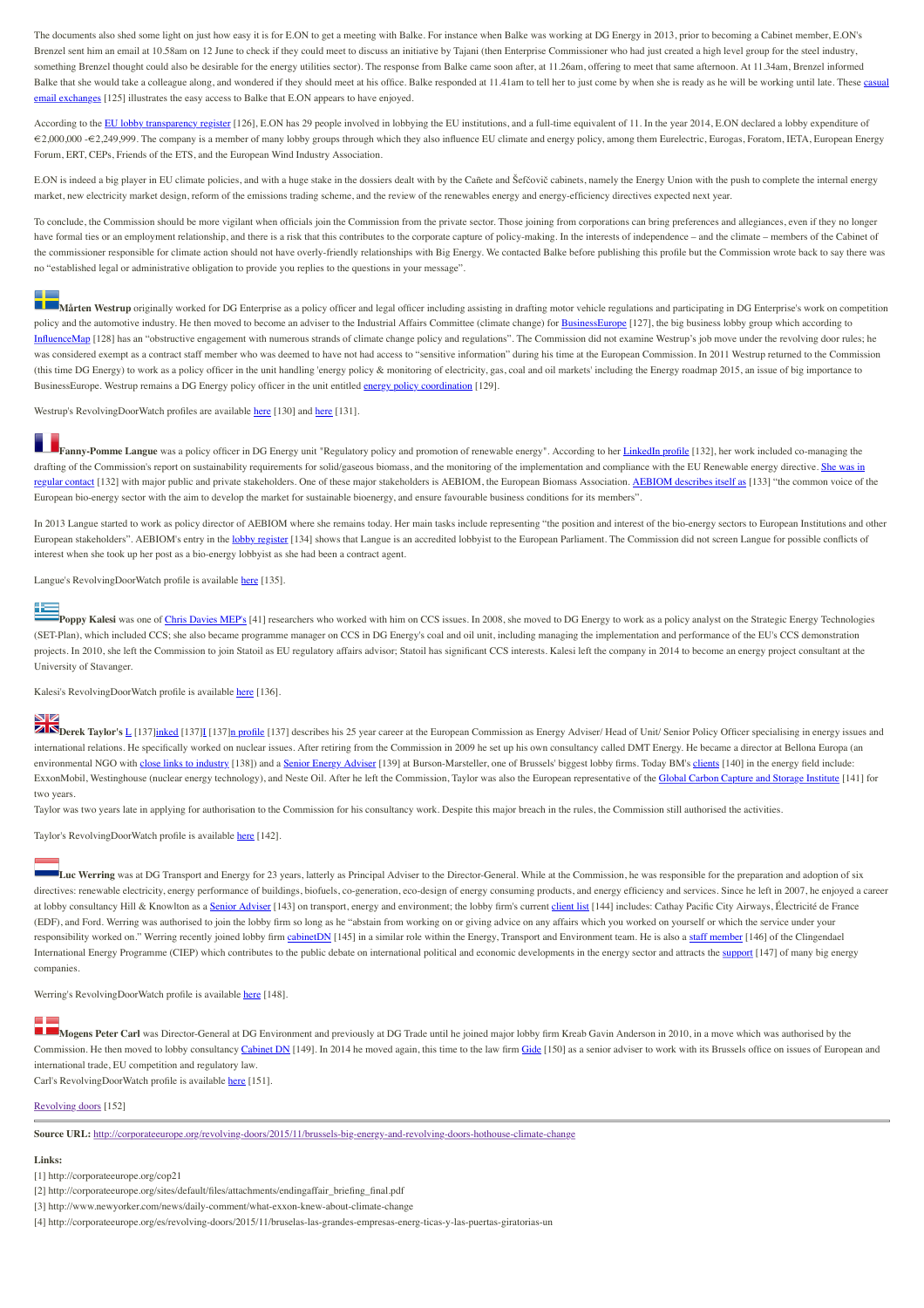[5] http://corporateeurope.org/pressreleases/2015/11/brussels-big-energy-revolving-doors-hothouse-climate-change

[6] http://www.forbes.com/sites/christopherhelman/2015/03/19/the-worlds-biggest-oil-and-gas-companies/

[7] http://www.saudiaramco.com/en/home/about/who-we-are.html

- [8] http://www.dw.com/en/led-by-saudi-arabia-persian-gulf-oil-countries-resist-tough-climate-agreement/a-18691721
- [9] https://www.linkedin.com/profile/view?

id=3213901&authType=NAME\_SEARCH&authToken=4DS5&locale=en\_US&srchid=1422924141439910037149&srchindex=1&srchtotal=4&trk=vsrp\_people\_res\_name&am

[10] http://www.saudiaramco.com/en/home/about/governance/leadership-team.html

[11] http://ec.europa.eu/transparencyregister/public/homePage.do?redir=false&locale=en

- [12] http://corporateeurope.org/sites/default/files/201500303\_spindoctors\_lr.pdf
- [13] http://www.oilandgasclimateinitiative.com/news/oil-and-gas-ceos-jointly-declare-action-on-climate-change/
- 
- [14] http://www.asktheeu.org/en/request/2252/response/7957/attach/2/Lippold.pdf
- [15] http://molgroup.info/en/about-mol-group/company-overview
- [16] http://molgroup.info/en/investor-relations/share-information/ownership-structure
- [17] http://lobbyfacts.eu/representative/910386008c8744aab1bcec24bca3aa22
- [18] http://www.integritywatch.eu/
- [19] http://lobbyfacts.eu/representative/6c1a176e05f34451a49039edb473e1d1
- [20] http://www.obsa.org/Lists/Eventos/Attachments/232/European\_Fuels\_Conference\_EN.pdf
- [21] http://corporateeurope.org/sites/default/files/poland\_mol.pdf
- [22] https://ec.europa.eu/energy/en/topics/imports-and-secure-supplies/eu-oil-stocks
- [23] http://corporateeurope.org/sites/default/files/romania\_mol.pdf
- [24] http://eur-lex.europa.eu/LexUriServ/LexUriServ.do?uri=CONSLEG:1962R0031:20140101:EN:PDF
- [25] http://corporateeurope.org/revolvingdoorwatch/cases/marcus-lippold
- [26] http://corporateeurope.org/revolvingdoorwatch/cases/marcus-lippold-0
- [27] http://www.ccsassociation.org/about-us/our-members/
- [28] http://www.zeroemissionsplatform.eu/
- [29] http://www.zeroemissionsplatform.eu/faq.html#answer1
- [30] http://libdemmeps.com/?page\_id=9
- [31] http://ccsnetwork.eu/projects/compostilla-oxy-cfb-300
- [32] http://corporateeurope.org/sites/default/files/sites/default/files/files/article/ccs.lobbying.pdf
- [33] http://www.europarl.europa.eu/sides/getDoc.do?pubRef=-//EP//TEXT+REPORT+A7-2012-0033+0+DOC+XML+V0//EN&language=en
- [34] http://www.europarl.europa.eu/sides/getDoc.do?pubRef=-//EP//TEXT+REPORT+A7-2013-0430+0+DOC+XML+V0//EN&language=en
- [35] http://ec.europa.eu/transparencyregister/public/consultation/displaylobbyist.do?id=881015115113-40
- [36] http://lobbyfacts.eu/representative/e3f1aa49fd804c4ca02273558aa5553b
- [37] http://lobbyfacts.eu/representative/4e0cfd40829340e4a23172fb13dbd558
- [38] http://www.globalccsinstitute.com/insights/authors/Chris%20Davies/2015/05/14/getting-real-about-carbon-capture-and-storage
- [39] http://www.europarl.europa.eu/pdf/meps/201305\_Code\_of\_conduct\_EN.pdf
- [40] http://corporateeurope.org/sites/default/files/davies\_response\_0.pdf
- [41] http://corporateeurope.org/revolvingdoorwatch/cases/chris-davies
- [42] http://ec.europa.eu/archives/commission\_2010-2014/pdf/code\_conduct\_en.pdf
- [43] http://corporateeurope.org/revolving-doors/2015/10/revolving-doors-spin-again
- [44] http://www.ambrosetti.eu/wp-content/uploads/Building-the-European-Energy-Union\_Full-Report\_ENG1.pdf
- [45] http://www.ambrosetti.eu/en/about-us/who-we-are
- [46] http://www.observatoryoneurope.eu/Home/AdvisoryBoard
- [47] https://www.enel.com/en-GB/
- [48] http://www.businesseurope.eu/content/default.asp?PageID=604
- [49] https://www.linkedin.com/pub/jean-arnold-vinois/38/753/15a
- [50] http://corporateeurope.org/environment/2015/11/cooking-planet
- [51] http://lobbyfacts.eu/representative/9aef532a4ecd4f0b80dd1f3584230bad
- [52] http://www.theguardian.com/environment/2015/oct/22/former-foes-greenpeace-and-energy-giant-enel-stand-together-in-low-carbon-push
- [53] http://influencemap.org/index.html
- [54] http://influencemap.org/company/Enel-e3acfc23c1f0dfd05759e00c3fa35175
- [55] http://influencemap.org/company/Enel-e3acfc23c1f0dfd05759e00c3fa35175#
- [56] http://influencemap.org/score/Enel-Q9-D2
- [57] http://influencemap.org/score/Enel-Q8-D4
- 
- [58] http://influencemap.org/score/Enel-Q9-D4
- [59] http://influencemap.org/score/Enel-Q8-D5
- [60] http://influencemap.org/score/Enel-Q9-D5
- [61] http://corporateeurope.org/sites/default/files/corporate\_conquistadors-en-web-0912.pdf
- [62] http://www.edison.it/en/members
- [63] http://ec.europa.eu/about/structure/index\_en.htm#ta
- [64] http://lobbyfacts.eu/representative/a5dc2ac8995a41c8a3da7c7a3e1e54fd
- [65] http://ec.europa.eu/transparencyinitiative/meetings/meeting.do?host=b6c0bf49-dbd0-4884-af38-d0da75bc6395&d-6679426-p=6
- [66] http://lobbyfacts.eu/representative/0963b57e4d6f482eaf5158219efa9a21
- [67] http://influencemap.org/company/EDF-72fdabf53d6bf3e73276df658a32042a
- [68] http://influencemap.org/score/EDF-Q9-D5
- [69] http://influencemap.org/score/EDF-Q8-D4
- 
- [70] http://influencemap.org/company/EDF-72fdabf53d6bf3e73276df658a32042a#
- [71] http://corporateeurope.org/sites/default/files/tocci\_complaint\_16.9.2015.pdf
- [72] http://corporateeurope.org/sites/default/files/is-ceo-tocci\_reply.pdf
- [73] http://ec.europa.eu/civil\_service/docs/special\_advisers/comm\_c\_2007\_6655\_1\_en.pdf
- [74] https://www.linkedin.com/pub/matt-hinde/b2/a2b/836
- [75] http://fleishman-hillard.eu/2015/10/matt-hinde-returns-to-brussels-to-lead-eu-energy-practice/
- [76] http://cdn.fleishman-hillard.eu/wordpress/files/2015/03/Invitation-2-April\_.pdf
- [77] https://www.gov.uk/guidance/crown-servants-new-jobs-and-business-appointments
- [78] http://www.who.int/tobacco/wntd/2012/article\_5\_3\_fctc/en/
- [79] http://www.who.int/fctc/guidelines/article\_5\_3.pdf
- [80] http://lobbyfacts.eu/representative/386381d56ed54a999c30b2a3cfbc8fe8
- [81] http://www.europarl.europa.eu/meps/en/28247/HOLGER\_KRAHMER\_home.html